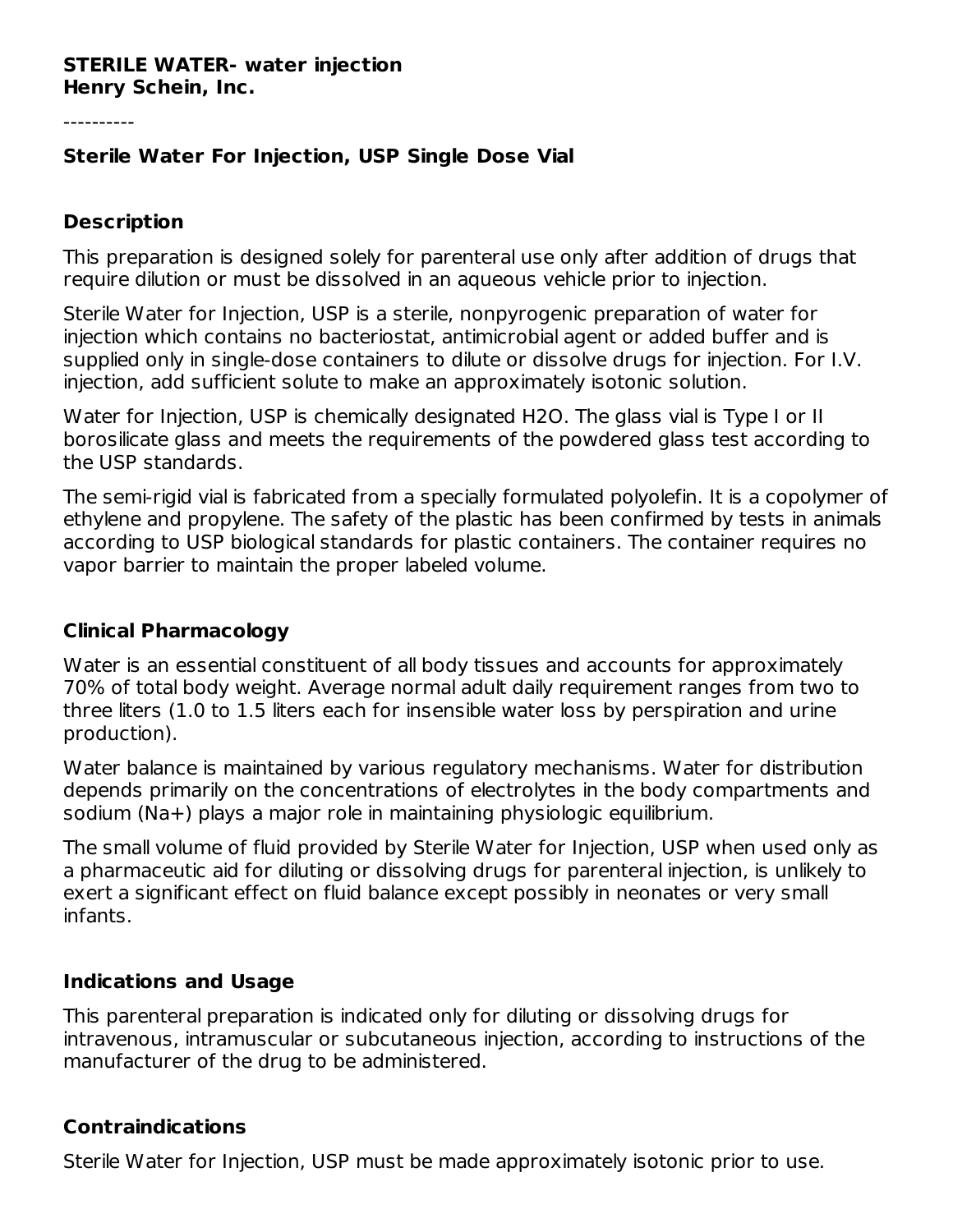# **Warnings**

Intravenous administration of Sterile Water for Injection without a solute may result in hemolysis.

# **Precautions**

Do not use for intravenous injection unless the osmolar concentration of additives results in an approximate isotonic admixture.

Consult the manufacturer's instructions for choice of vehicle, appropriate dilution or volume for dissolving the drugs to be injected, including the route and rate of injection.

Inspect reconstituted (diluted or dissolved) drugs for clarity (if soluble) and freedom from unexpected precipitation or discoloration prior to administration.

Pregnancy Category C. Animal reproduction studies have not been conducted with Sterile Water for injection. It is also not known whether sterile water containing additives can cause fetal harm when administered to a pregnant woman or can affect reproduction capacity. Sterile Water for Injection with additives should be given to a pregnant woman only if clearly needed.

# **Pediatric Use**

Safety and effectiveness have been established in pediatric patients. However, in neonates for very small infants the volume of fluid may affect fluid and electrolyte balance.

## **Drug Interactions**

Some drugs for injection may be incompatible in a given vehicle, or when combined in the same vehicle or in a vehicle containing benzyl alcohol. Consult with pharmacist, if available.

Use aseptic technique for single or multiple entry and withdrawal from all containers.

When diluting or dissolving drugs, mix thoroughly and use promptly.

Do not store reconstituted solutions of drugs for injection unless otherwise directed by the manufacturer of the solute.

Do not use unless the solution is clear and seal intact. Do not reuse single-dose containers. Discard unused portion.

# **Adverse Reactions**

Reactions which may occur because of this solution, added drugs or the technique of reconstitution or administration include febrile response, local tenderness, abscess, tissue necrosis or infection at the site of injection, venous thrombosis or phlebitis extending from the site of injection and extravasation.

If an adverse reaction does occur, discontinue the infusion, evaluate the patients, institute appropriate countermeasures, and if possible, retrieve and save the remainder of the unused vehicle for examination.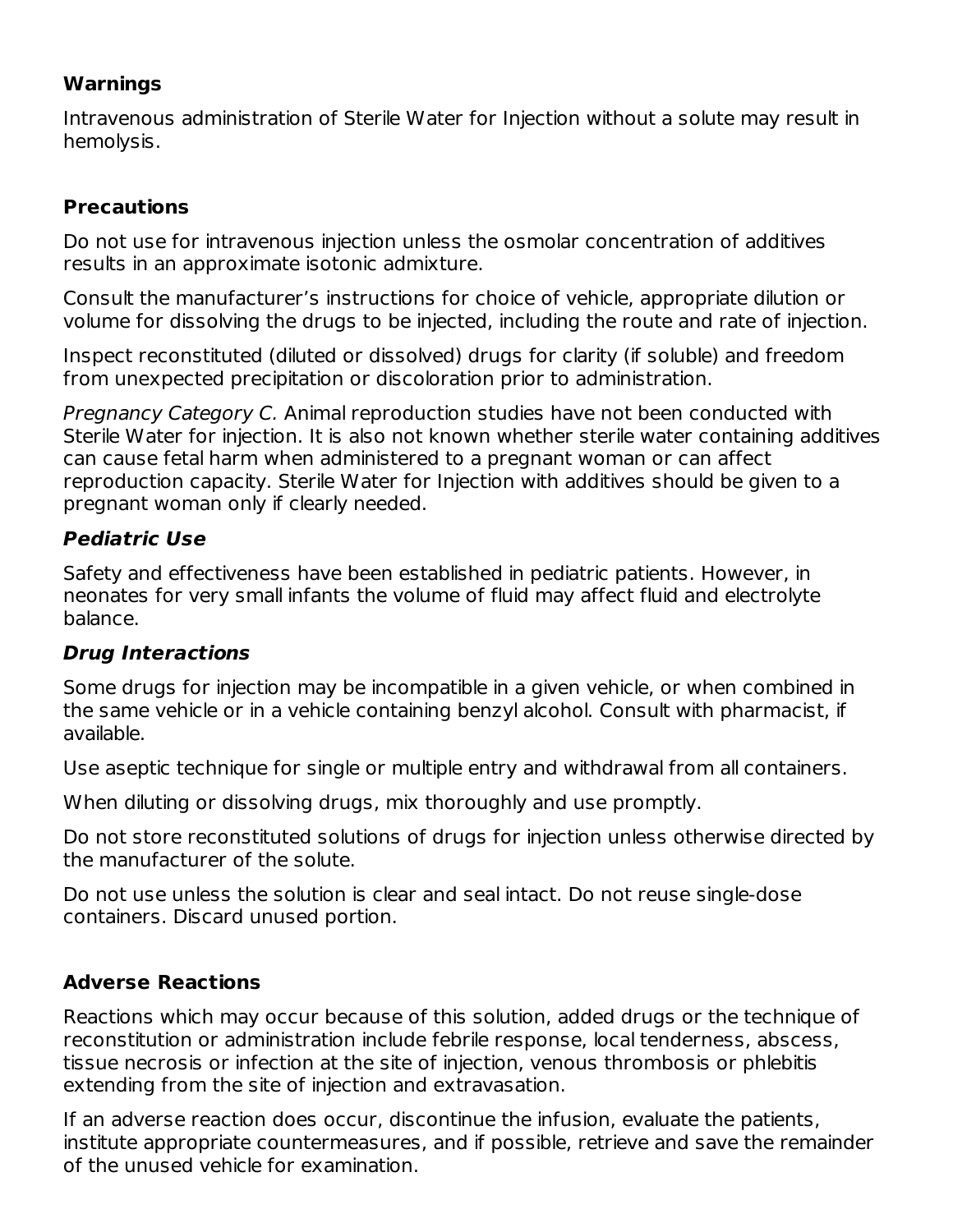# **Overdosage**

Use only as a diluent or solvent. This parenteral preparation is unlikely to pose a threat of fluid overload except possibly in neonates or very small infants. In the event these should occur, re-evaluate the patient and institute appropriated corrective measures. See **WARNINGS, PRECAUTIONS** and **ADVERSE REACTIONS**.

## **Dosage and Administration**

The volume of the preparation to be used for diluting or dissolving any drug for injection is dependent on the vehicle concentration, dose and route of administration as recommended by the manufacturer.

This parenteral should be inspected visually for particulate matter and discoloration prior to administration, whenever solution and container permit.

# **HOW SUPPLIED**

Sterile Water for Injection, USP is supplied in the following:

| <b>Unit of Sale</b>                                  | <b>Total Content</b> |  |  |
|------------------------------------------------------|----------------------|--|--|
| NDC 0409-4887-05<br>Tray of 25 Glass Fliptop Vials   | 1 mL                 |  |  |
| NDC 0409-4887-10<br>Tray of 25 Plastic Fliptop Vials | $10$ mL              |  |  |
| NDC 0409-4887-34<br>Tray of 30 Plastic Fliptop Vials | 10 mL                |  |  |
| NDC 0409-4887-20<br>Tray of 25 Plastic Fliptop Vials | $20$ mL              |  |  |
| NDC 0409-4887-50<br>Tray of 25 Plastic Fliptop Vials | 50 mL                |  |  |
| NDC 0409-4887-99<br>Case of 25 Glass Fliptop Vials   | 100 mL               |  |  |

Store at 20 to 25C (68 to 77F). [See USP Controlled Room Temperature.]

Distributed by Hospira, Inc., Lake Forest, IL 60045 USA

LAB-1292-2.0

Revised: 05/2021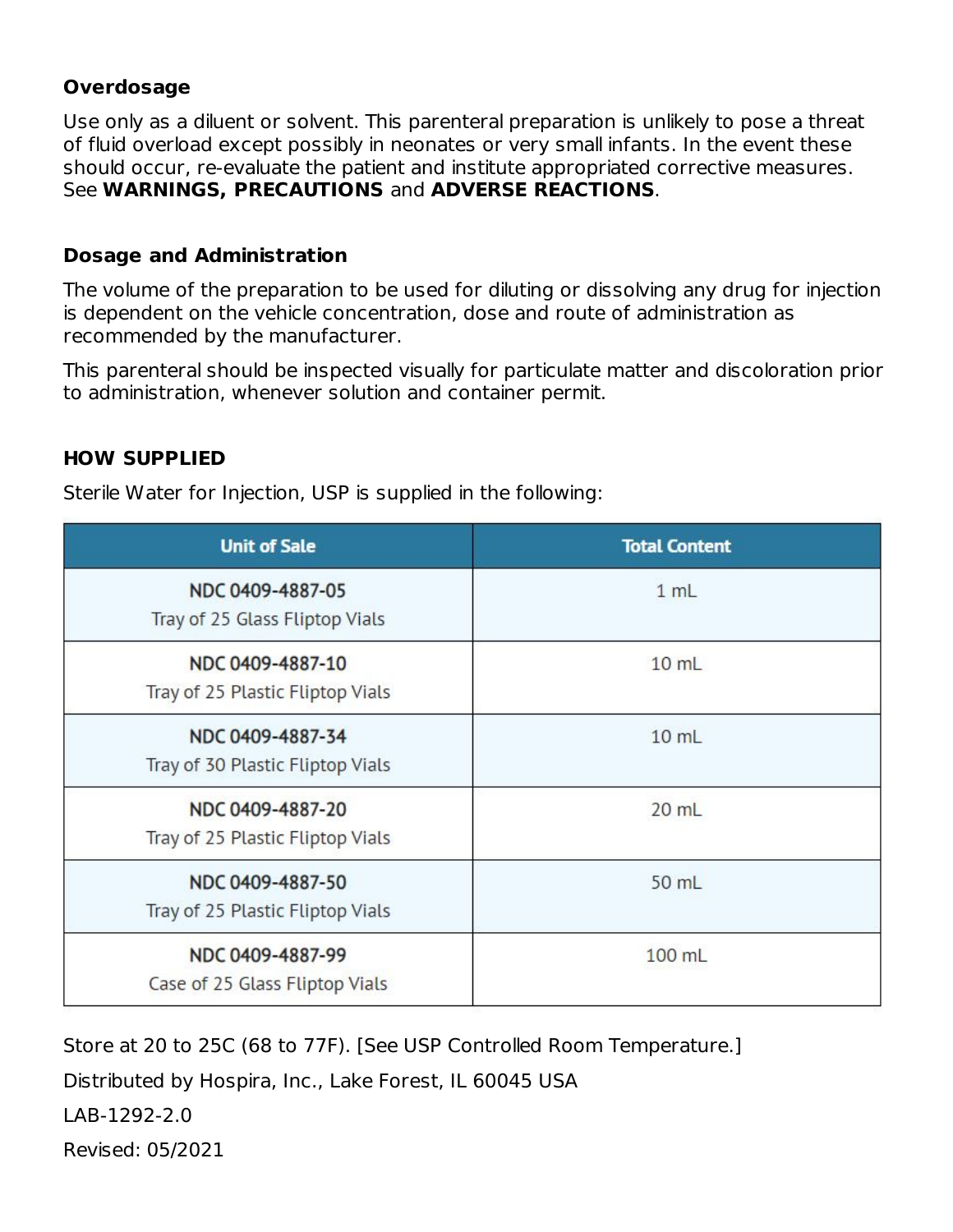| <b>STERILE WATER</b>                                |                                                                                                                                                                                                                                                                 |                                                                                           |
|-----------------------------------------------------|-----------------------------------------------------------------------------------------------------------------------------------------------------------------------------------------------------------------------------------------------------------------|-------------------------------------------------------------------------------------------|
| 50 <sub>mi</sub>                                    | INJECTION, USP<br><b>Single Dose</b>                                                                                                                                                                                                                            |                                                                                           |
| STERILE, NONPYROGENIC.                              | FOR DRUG DILUENT USE, DO NOT GIVE INTRAVENOUSLY<br>UNLESS RENDERED NEARLY ISOTONIC. USE PROMPLTY.<br>CONTAINS NO ANTIMICROBIAL OR OTHER ADDED SUBSTANCE<br>USE ONLY IF CLEAR AND SEAL IS INTACT AND UNDAMAGED<br>USE ASEPTIC TECHNIQUE, DISCARD UNUSED PORTION. | <b>A TNO</b>                                                                              |
| Keep out of children's reach.                       |                                                                                                                                                                                                                                                                 |                                                                                           |
| Store at controlled room<br>temperature 68F to 77F. |                                                                                                                                                                                                                                                                 | $\stackrel{\times}{\scriptstyle \times}$<br>ຘ<br>T                                        |
| NDC:                                                | 9404-9959-50                                                                                                                                                                                                                                                    | MANUFACTURER INFORMATION<br>ORIG MFG LOT: XX-XXX-XX<br>$-4887$<br>Mfr:Hospira<br>NDC:0409 |
| IFM# : 2480609                                      |                                                                                                                                                                                                                                                                 |                                                                                           |
| LOT# XXXXXXXXX<br>$EXP: am - dd - vy$               | SEE MANUFACTURER'S INSERT<br>FOR COMPLETE PRODUCT AND<br>PRESCRIBING INFORMATION                                                                                                                                                                                |                                                                                           |
|                                                     | Packaged By                                                                                                                                                                                                                                                     | GTIN:(01)XXXXXXXXXXXXXXX                                                                  |
|                                                     | Henry Schein, Inc.                                                                                                                                                                                                                                              | SER:(21)XXXXXXXXXXXXXX<br>LOT:(10)XXXXXX                                                  |
|                                                     | <b>80 Summit View Lane</b><br>Bastian, VA 24314                                                                                                                                                                                                                 | EXP:(17)XXXXXX                                                                            |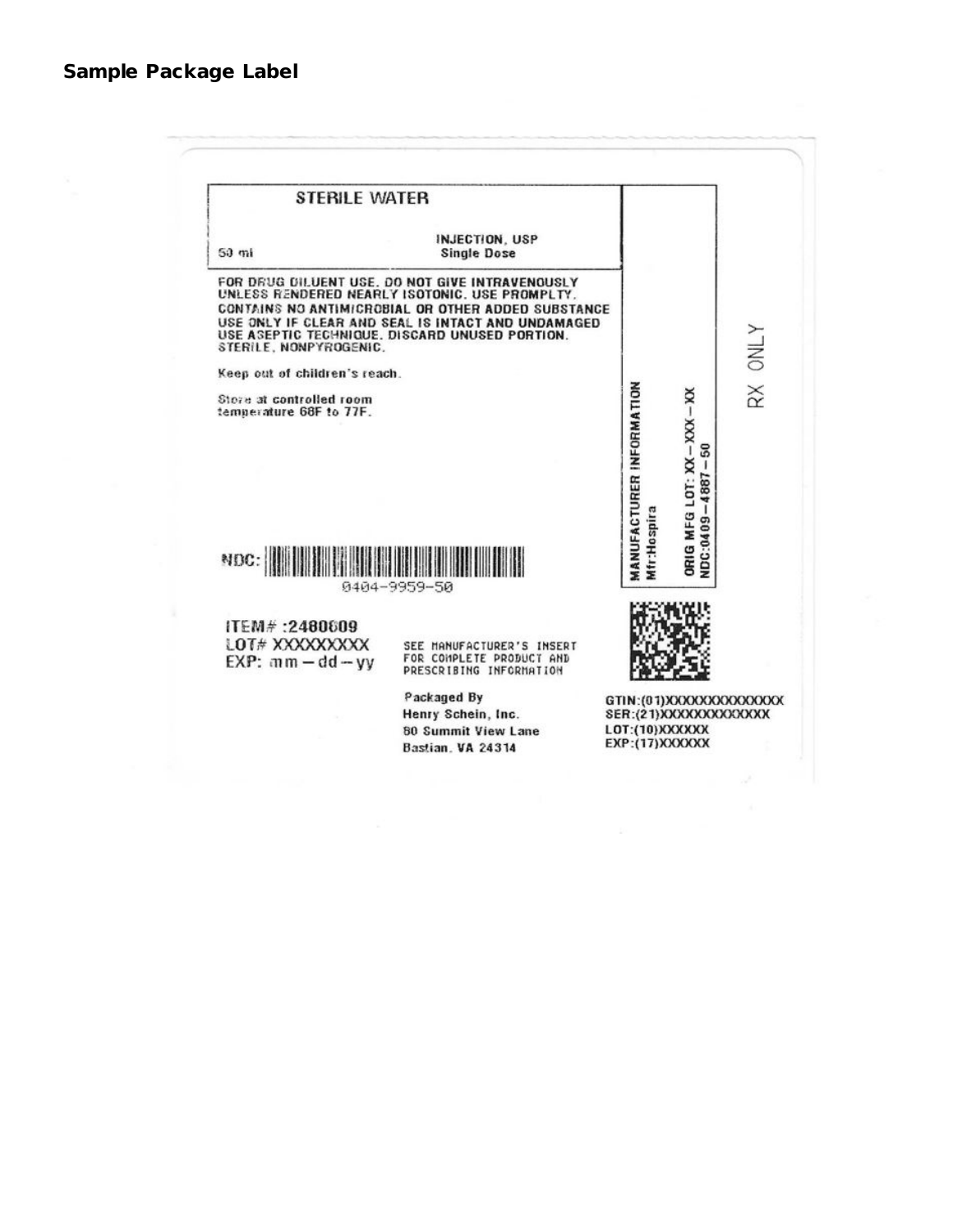## **STERILE WATER**

 $20 \mathrm{ml}$ 

#### INJECTION, USP **Single Dose**

FOR DRUG DILUENT USE. CONTAINS NO ANTIMICROBIAL OR OTHER ADDED SUBSTANCE. STERILE, NONPYROGENIC. DO NOT GIVE INTRAVENOUSLY UNLESS RENDERED NEARLY ISOTONIC, USE ASEPTIC TECHNIQUE, USE ONLY IF CLEAR AND SEAL IS INTACT AND UNDAMAGED. USE FROMPTLY: DISCARD UNUSED PORTION.

Keep out of children's reach.

Store at controlled toom temperature 68F to 77F.



8484-9959-20

ITEM# : 2580440 LOT# XXXXXXXXX  $EXP: mm - dd - vy$ 

SEE HANUFACTURER'S INSERT FOR COMPLETE PRODUCT AND PRESCRIBING INFORMATION

Packaged By Heary Schein, Inc. **30 Summit View Lane** Bastian, VA 24314

**MANUFACTURER INFORMATION** ORIG MFG LOT: XX-XXX - XX NDC:0409-4867-20 Mfr:Hospira

**NTAO**  $\breve{\approx}$ 



GTIN:(01)XXXXXXXXXXXXX SER:(21) XXXXXXXXXXXXXXX LOT: (10) XXXXXX EXP: (17) XXXXXXX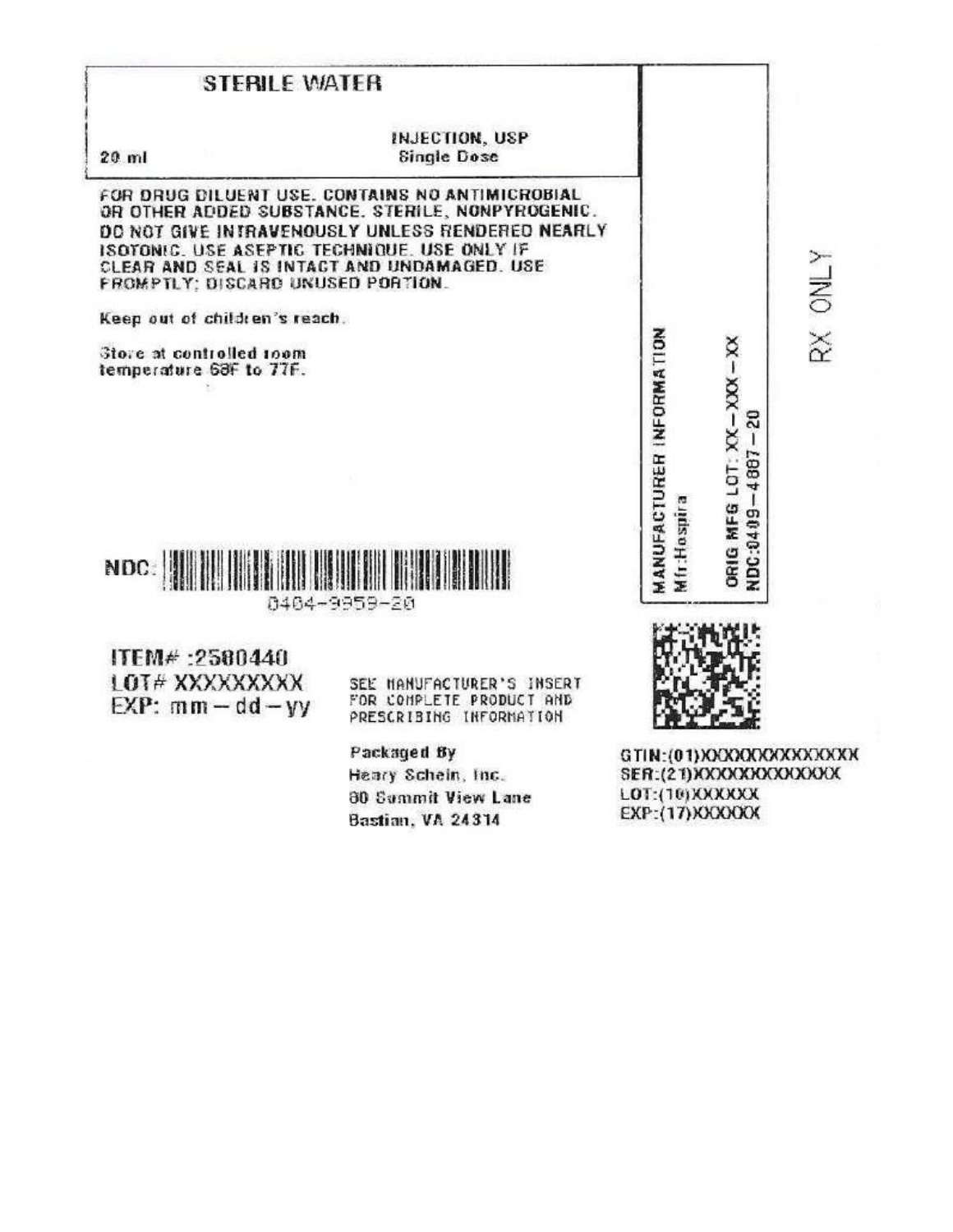| <b>STERILE WATER</b>                                                                                                                                                                                                                                                                                                                                                                                                       |                                                                                                                                                                          |                       |                                                |                                                     |                           |
|----------------------------------------------------------------------------------------------------------------------------------------------------------------------------------------------------------------------------------------------------------------------------------------------------------------------------------------------------------------------------------------------------------------------------|--------------------------------------------------------------------------------------------------------------------------------------------------------------------------|-----------------------|------------------------------------------------|-----------------------------------------------------|---------------------------|
| 10 mL                                                                                                                                                                                                                                                                                                                                                                                                                      | INJECTION, USP<br>Single-Dose                                                                                                                                            |                       |                                                |                                                     |                           |
| FOR DRUG DILUENT USE.<br>USE ASEPTIC TECHNIQUE.<br>Contains no antimicrobial or other added<br>sabstance.<br>Sterile, nonpyrogenic.<br>Use only if clear and seal is intact and<br>undamaged. Do not give intravenously<br>unless rendered nearly isotonic. Use<br>promptly: discard unused portion.<br>Keep out of children's reach.<br>Stain at 20 to 25C (68 to 77F). (See USP<br>Controlled Room Temperature.)<br>NDC: | 0404-9959-10                                                                                                                                                             |                       | <b>MANUFACTURER INFORMATION</b><br>Mir:Hospira | ORIG MFG LOT: XX-XXX-XX<br>E<br>$-4887$<br>NDC:0409 | RX ONLY                   |
| ITEM#:2580432<br><b>LOT# XXXXXXXXX</b><br>$EXP:$ mm $-$ dd $-$ yy                                                                                                                                                                                                                                                                                                                                                          | SEE MANUFACTURER'S INSERT<br>FOR COMPLETE PRODUCT AND<br>PRESCRIBING INFORMATION<br>Packaged By<br>Henry Schein, Inc.<br><b>80 Summit View Lane</b><br>Bastian, VA 24314 |                       | LOT: (10) XXXXXX<br><b>EXP:(17) XXXXXXX</b>    | SER:(21))OCXXXXXXXXXXXX                             | GTIN: (01) XXXXXXXXXXXXXX |
| <b>STERILE WATER</b><br>water injection                                                                                                                                                                                                                                                                                                                                                                                    |                                                                                                                                                                          |                       |                                                |                                                     |                           |
| <b>Product Information</b>                                                                                                                                                                                                                                                                                                                                                                                                 |                                                                                                                                                                          |                       |                                                |                                                     |                           |
| <b>Product Type</b>                                                                                                                                                                                                                                                                                                                                                                                                        | HUMAN PRESCRIPTION DRUG                                                                                                                                                  | Item Code<br>(Source) |                                                | NDC:0404-                                           | 9959(NDC:0409-4887)       |
| <b>Route of Administration</b>                                                                                                                                                                                                                                                                                                                                                                                             | INTRAVENOUS, INTRAMUSCULAR,<br><b>SUBCUTANEOUS</b>                                                                                                                       |                       |                                                |                                                     |                           |

| <b>Active Ingredient/Active Moiety</b>             |                          |                  |  |  |  |  |
|----------------------------------------------------|--------------------------|------------------|--|--|--|--|
| <b>Ingredient Name</b>                             | <b>Basis of Strength</b> | Strength         |  |  |  |  |
| Water (UNII: 059QF0KO0R) (Water - UNII:059QF0KO0R) | Water                    | $1 mL$ in $1 mL$ |  |  |  |  |